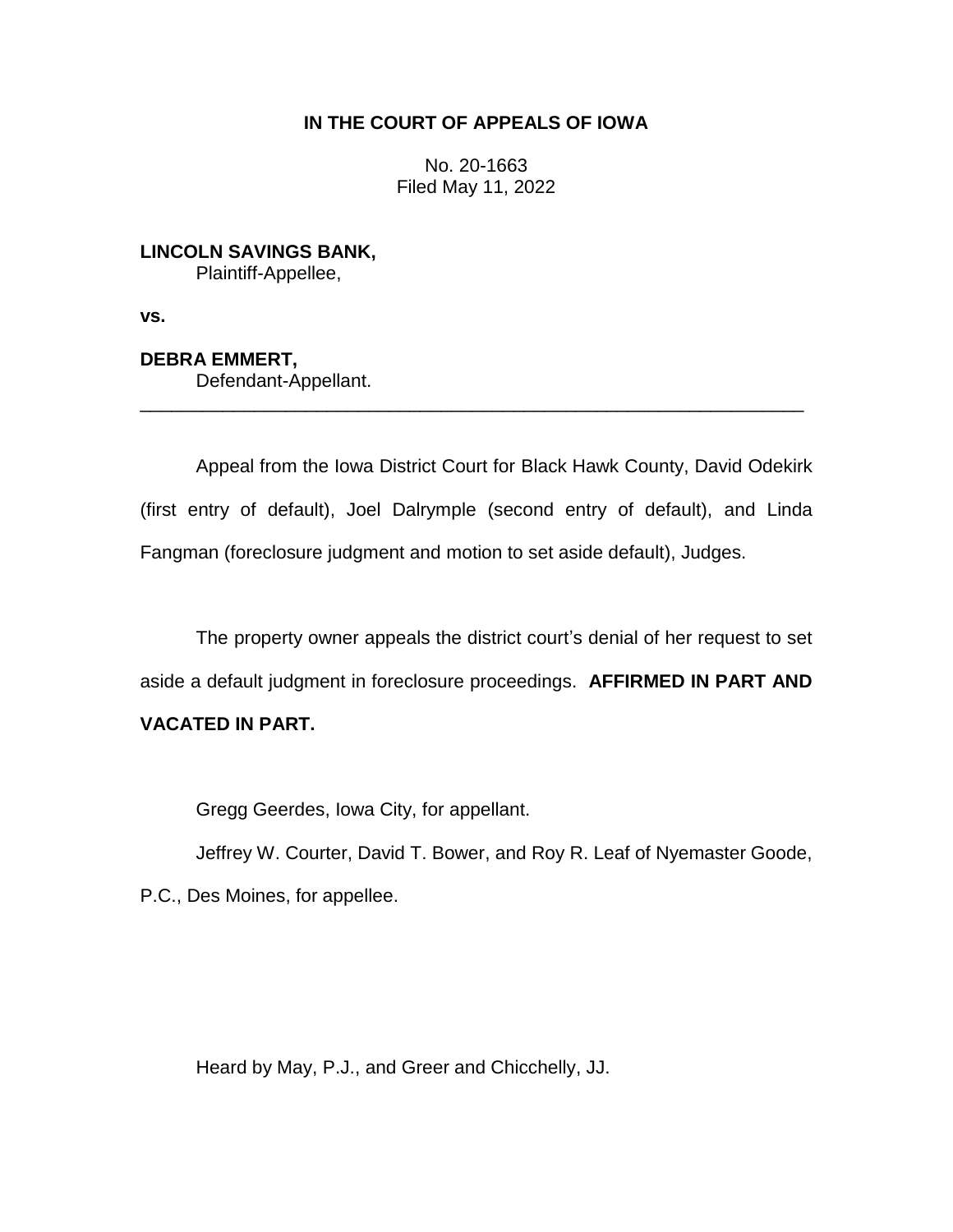#### **GREER, Judge.**

 $\overline{a}$ 

Lincoln Savings Bank (the Bank) initiated foreclosure proceedings against Debra Emmert<sup>1</sup> in July 2019. Debra failed to respond, and the Bank twice asked for entry of default, which the court granted both times—on December 31, 2019, and October 2, 2020. In December 2020, the district court entered judgment against Debra for more than \$5,000,000 and foreclosed on a property in Cedar Falls and a property in Coralville. Debra appealed. She then moved to set aside the default and, when she did not get the ruling she wanted, filed a motion to enlarge and reconsider. The district court again ruled against Debra, and she filed a second appeal. At the parties' joint request, Debra's two appeals were consolidated; the supreme court transferred the case to us.

#### **I. Background Facts and Proceedings.**

Debra and Dale operated Simpson Furniture Company and were members of Emmert Management L.L.C. In 2015, Simpson Furniture and the management company borrowed \$2,932,800 from the Bank. The next year, they borrowed an additional \$1,790,000. The furniture store property in Cedar Falls and the Emmerts' personal condo in Coralville were put up as collateral, along with other various items such as vehicles, the store's assets (including inventory), and benefits from life insurance policies. Debra also gave personal guaranties.

<sup>1</sup> With two separate notes, the Bank loaned nearly \$5,000,000 to Simpson Furniture Company (which Debra and her then-husband Dale Emmert operated) and Emmert Management L.L.C., of which Debra was a member. None of these parties responded to the Bank's foreclosure petition, and judgment was entered against them all jointly and severally. Of the defendants in the foreclosure action, only Debra appeals.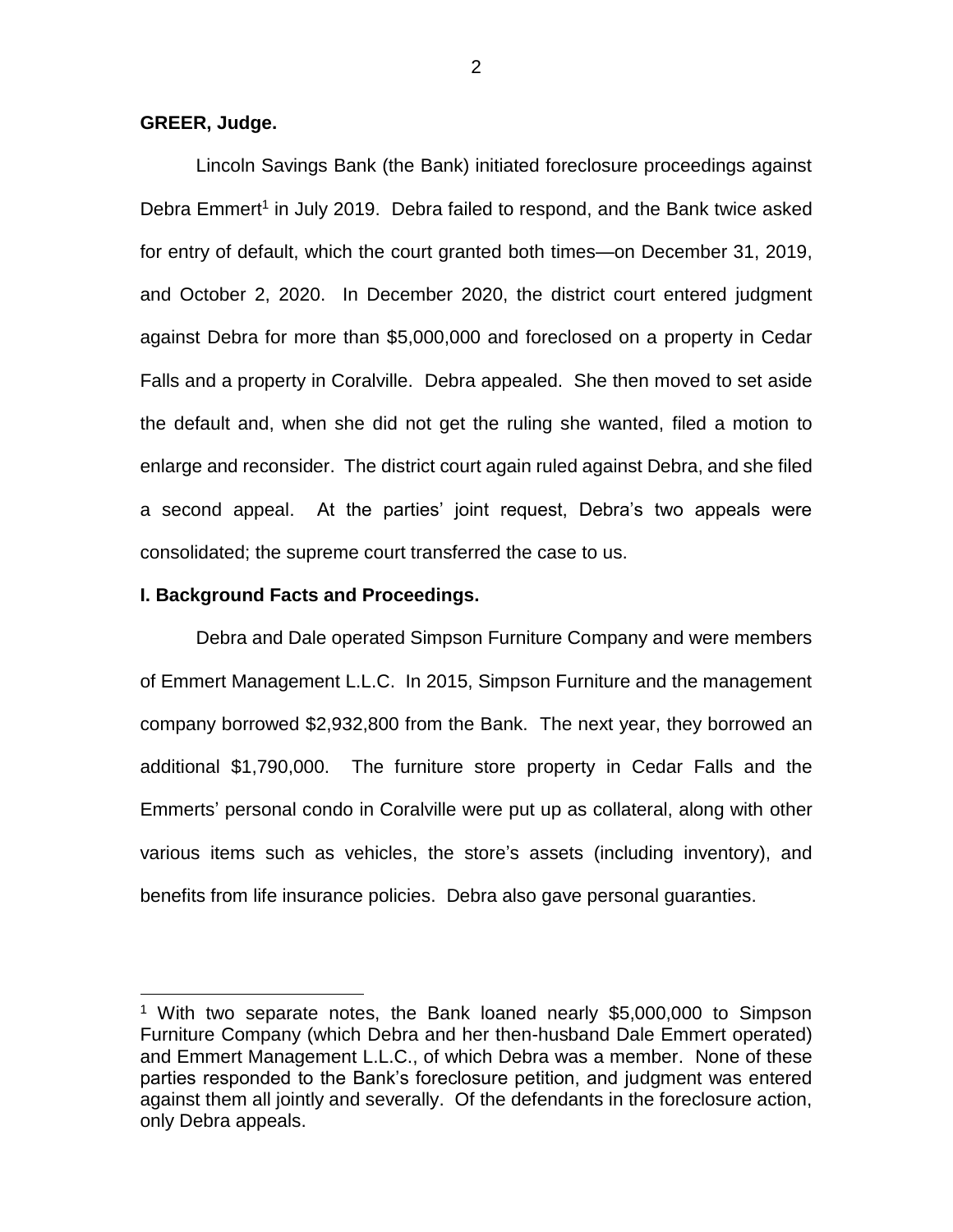In July 2019, the Bank petitioned to foreclose the mortgage and the security interests, seeking to foreclose the mortgage on the Cedar Falls property, the second mortgage on the condo, and other collateral granted by the security agreements. Phillip Brooks, an Iowa attorney, was served notice on behalf of Debra, and he filed an acceptance of service of original notice and petition on August 7. Debra did not respond to the petition.<sup>2</sup>

On September 11, the Bank sent a written notice of intent to file for default. The notice for Debra was mailed to Attorney Brooks at his law office.

On December 31, the Bank asked the court to enter default against Debra for failure to take action in the case, and the court granted the application the same day.

The Bank later purchased the first mortgage (the more senior lien) on the Coralville condo from another bank. After doing so, the Bank asked for leave to file an amended foreclosure petition, which the court granted.

On August 5, 2020, the Bank filed its amended foreclosure petition, again seeking to foreclose the mortgage on the Cedar Falls property as well as the first and second mortgage on the Coralville condo. The Bank sent Attorney Brooks a copy of the second amended petition by certified mail on August 10.

On September 1, the Bank mailed Attorney Brooks a notice of intent to file for entry of default against Debra.

<sup>&</sup>lt;sup>2</sup> In August, the Bank filed an amended petition, correcting the address of the Coralville store where certain collateral was located. A copy of this petition was mailed to Attorney Brooks—not Debra.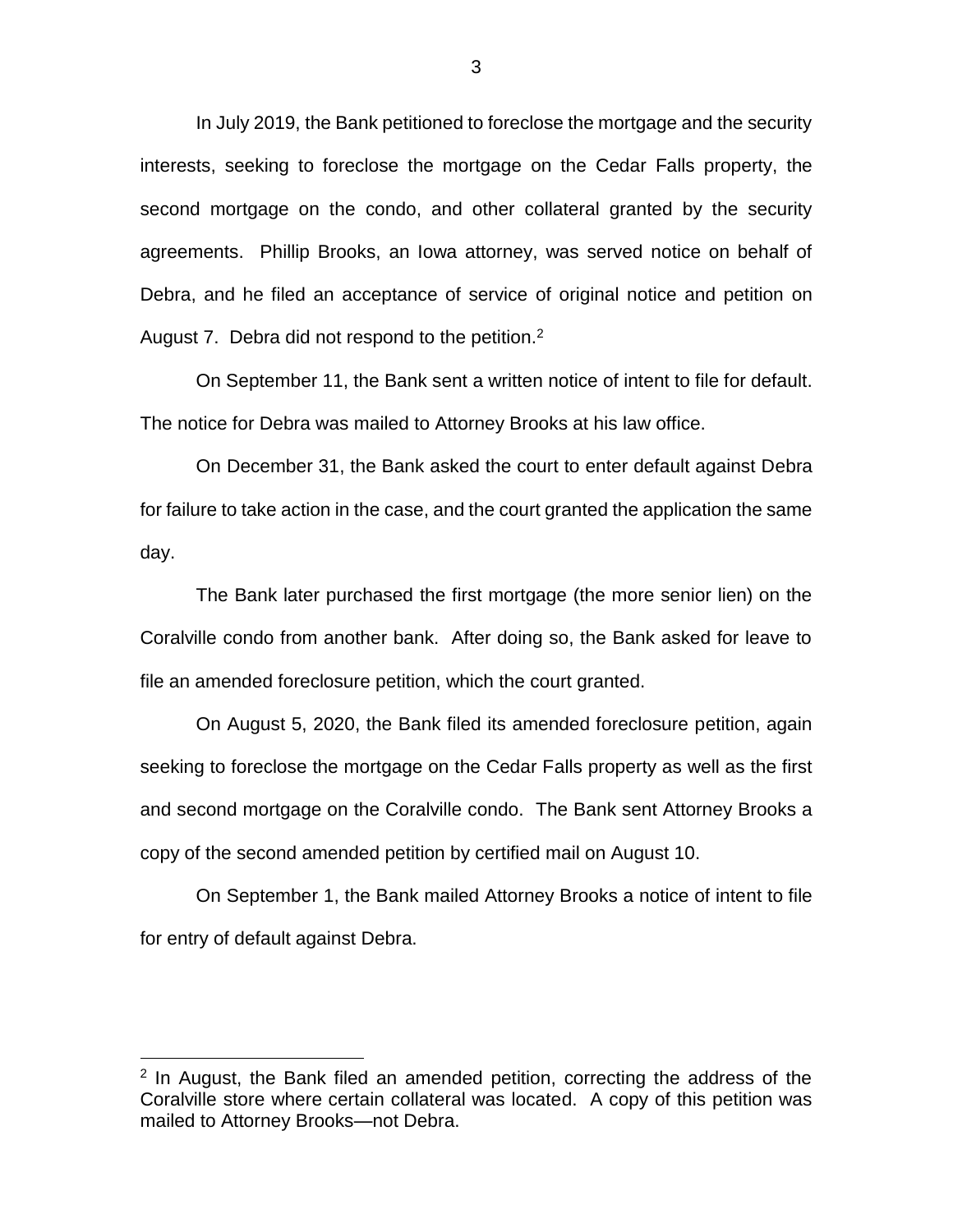One month later, the Bank moved for default, which the court granted on October 2.

The Bank filed an update of the balances owed on the various notes (the mortgage on the Cedar Falls property and both mortgages on the condo), asserting \$5,073,058.37 was due and owed as of October 7. The Bank also asked the court to award it attorney fees and expenses, as allowed by the notes and guaranties, of \$170,940.94.

On November 16, Attorney Gregg Geerdes entered an appearance in the foreclosure action on behalf of Debra.

Then, on December 2, the court filed the foreclosure judgment and decree, entering judgment in personam against Debra for the amount owed on the notes and the requested attorney fees (\$5,243,999.31 total) with post-judgment interest of \$1248.06 per day until paid in full. The Bank was also awarded judgment in rem on the Cedar Falls real estate (up to \$3,800,000) and the Coralville condo (up to \$2,932,800).

A couple of hours later, Debra—through Attorney Geerdes—filed a resistance to the entry of foreclosure judgment. In the resistance, Debra inaccurately stated<sup>3</sup> that while the court entered a default on October 2, it had not yet entered a judgment. She asked the court not to enter the judgment. In the alternative, she asked for twenty days to "file a motion pursuant to Iowa Rule of Civil Procedure 1.977 to set aside the default judgment." Or, if the court would not

 $\overline{a}$ 

4

 $3$  Presumably this statement was accurate when the resistance was drafted. But at the time it was filed—at 12:58 p.m. on December 2—it was not. The court's judgment of foreclosure and decree had been filed at 10:57 a.m.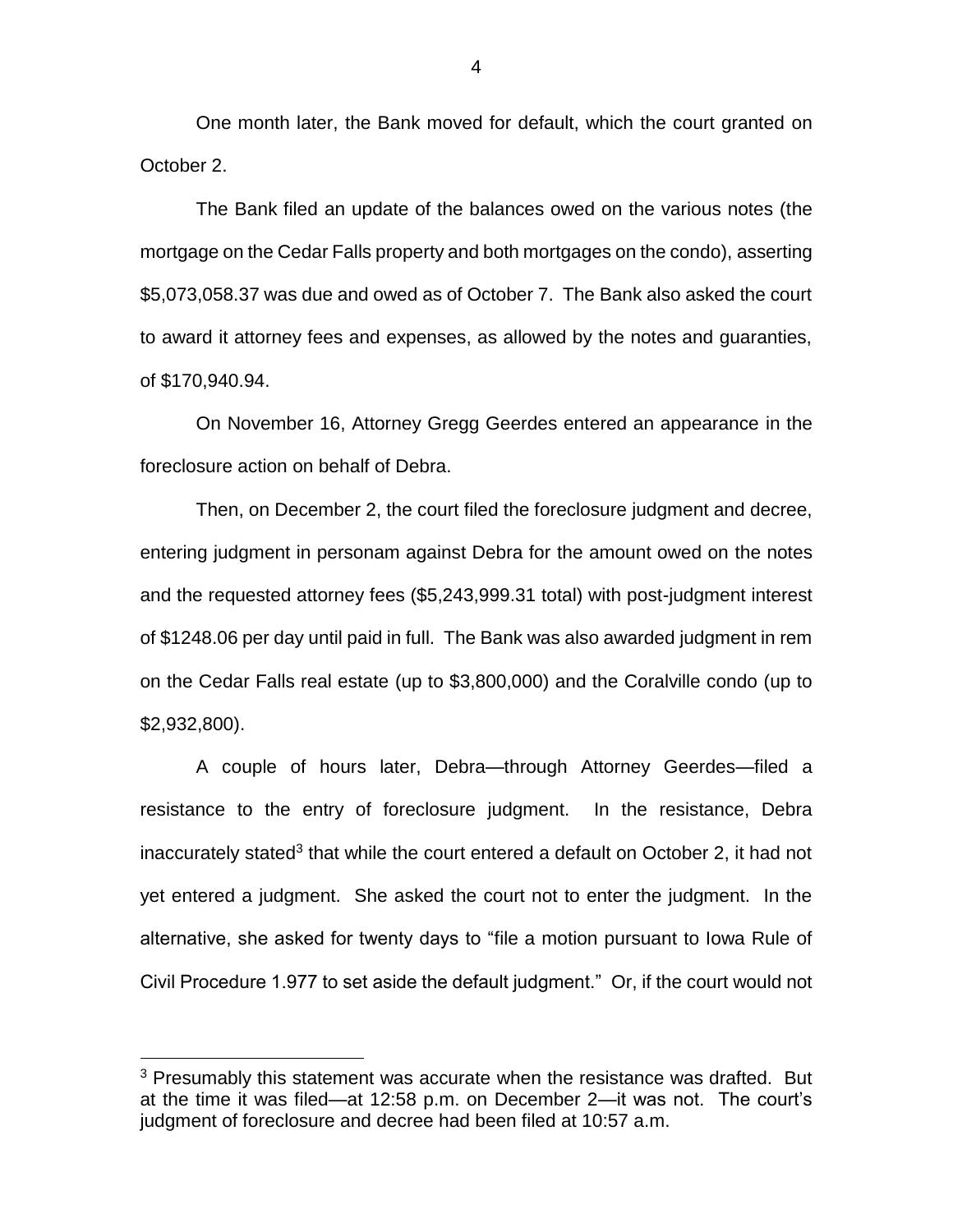grant more time, she asked that her resistance be considered a motion to set aside and that the court schedule a hearing.

The court took no action on Debra's resistance; it did not schedule a hearing or enter a ruling.

On December 4, the clerk of court issued a special execution to the Black Hawk County Sheriff to foreclose on the Cedar Falls property and one to the Johnson County Sheriff to foreclose on the Coralville condo.

On December 16, Debra appealed the foreclosure judgment and decree.

On January 20, 2021, the Black Hawk County Sheriff held a sale on the Cedar Falls property. The Bank was the highest bidder and was issued a sheriff's deed.

Then, on January 29, Debra moved to set aside judgment and quash the sheriff's sale. She argued she "was not personally or otherwise adequately served in this matter" before the default personal judgment was entered against her, claiming the Bank "obtained acceptance of service from an attorney who was not and never ha[d] been [her] attorney in this matter and who was not authorized to accept this service." As a result, she maintained the court lacked personal jurisdiction over her to enter the default judgment against her. She also argued she was never sent the ten-day notice of default, as required by Iowa Rule of Civil Procedure 1.972, because it was mailed to the same attorney (Brooks). Finally, she argued the judgment should be set aside because at the time of the sale of the Cedar Falls property, the Bank "had directed the issuance of two executions, both of which were outstanding at the time of the sale described above." She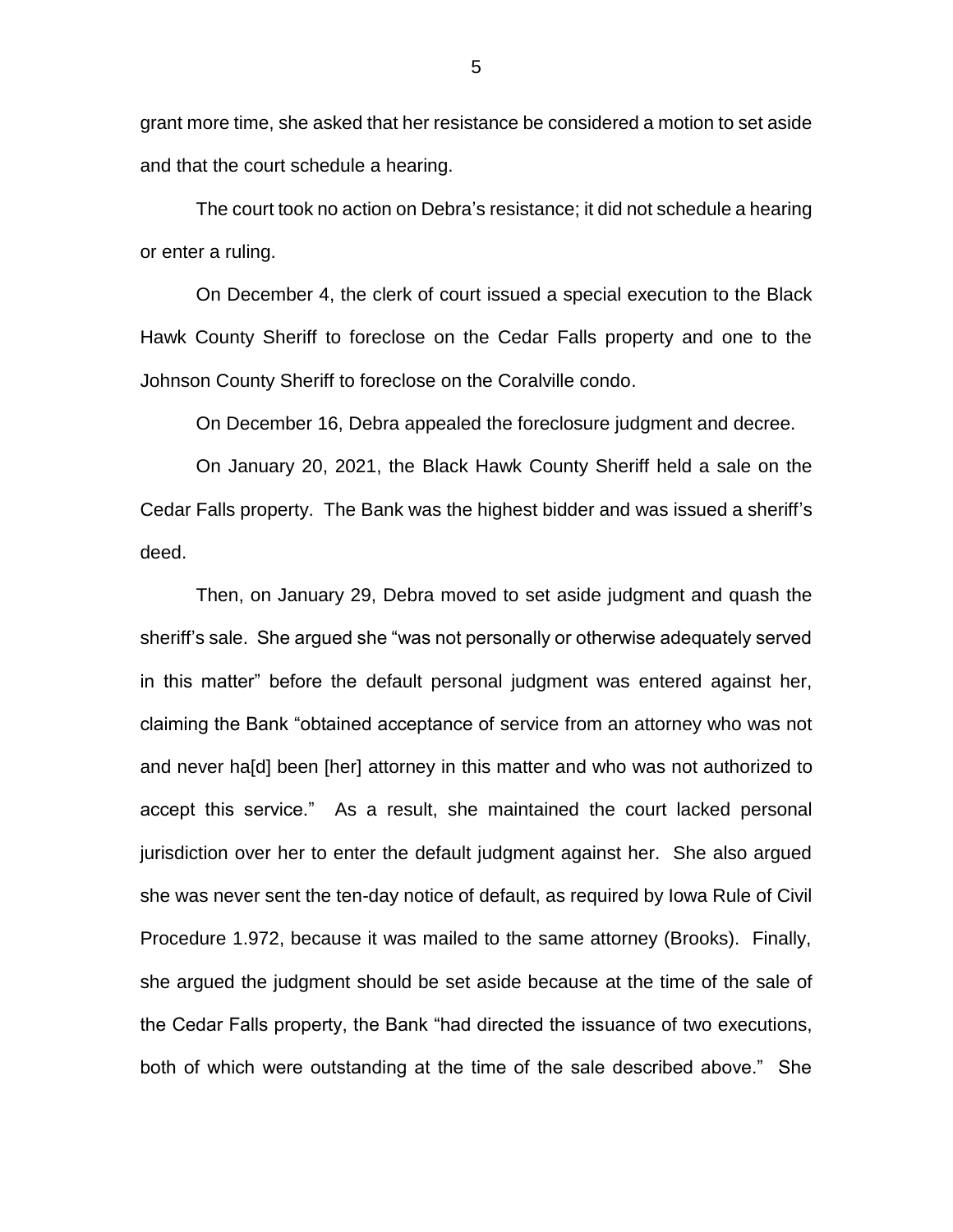maintained this violated Iowa Code section 626.3 (2019).<sup>4</sup> Debra asserted she was surprised by the default entered against her "as a result of the . . . irregularities in service and notice." She asked the court for the "opportunity to plead her defenses and to assert her claims against [the Bank], including . . . the fact that certain of the documents . . . including the mortgage on [the Coralville Condo] do not contain her authorized signature." In the motion, Debra questioned whether the district court had jurisdiction to consider and rule on her claims, as she had already appealed the entry of the foreclosure judgment to the Iowa Supreme Court.

The Bank resisted Debra's motion. It maintained Brooks was Debra's counsel and had been representing her throughout the foreclosure action, asserting the Bank's counsel had been communicating with Brooks about Debra's interests in the possible foreclosure for more than two years, including communications that took place after Geerdes filed an appearance on November 16, 2020, and even after the December foreclosure judgment was entered. The Bank argued that because Debra was represented by Brooks in the matter and Brooks was properly served, the entry of default and resulting judgment were valid. Additionally, the Bank argued two special executions upon separate judgments relating to the foreclosure on different properties in separate counties were not precluded by section 626.3.

At a hearing on the motion on March 4, Debra testified she hired Brooks to represent her in a replevin action against the Bank but never authorized him to represent her in the foreclosure action. She denied knowing "that a foreclosure

 $\overline{a}$ 

6

<sup>&</sup>lt;sup>4</sup> A few days later, on February 3, the Bank cancelled the Johnson County sheriff's sale on the condo.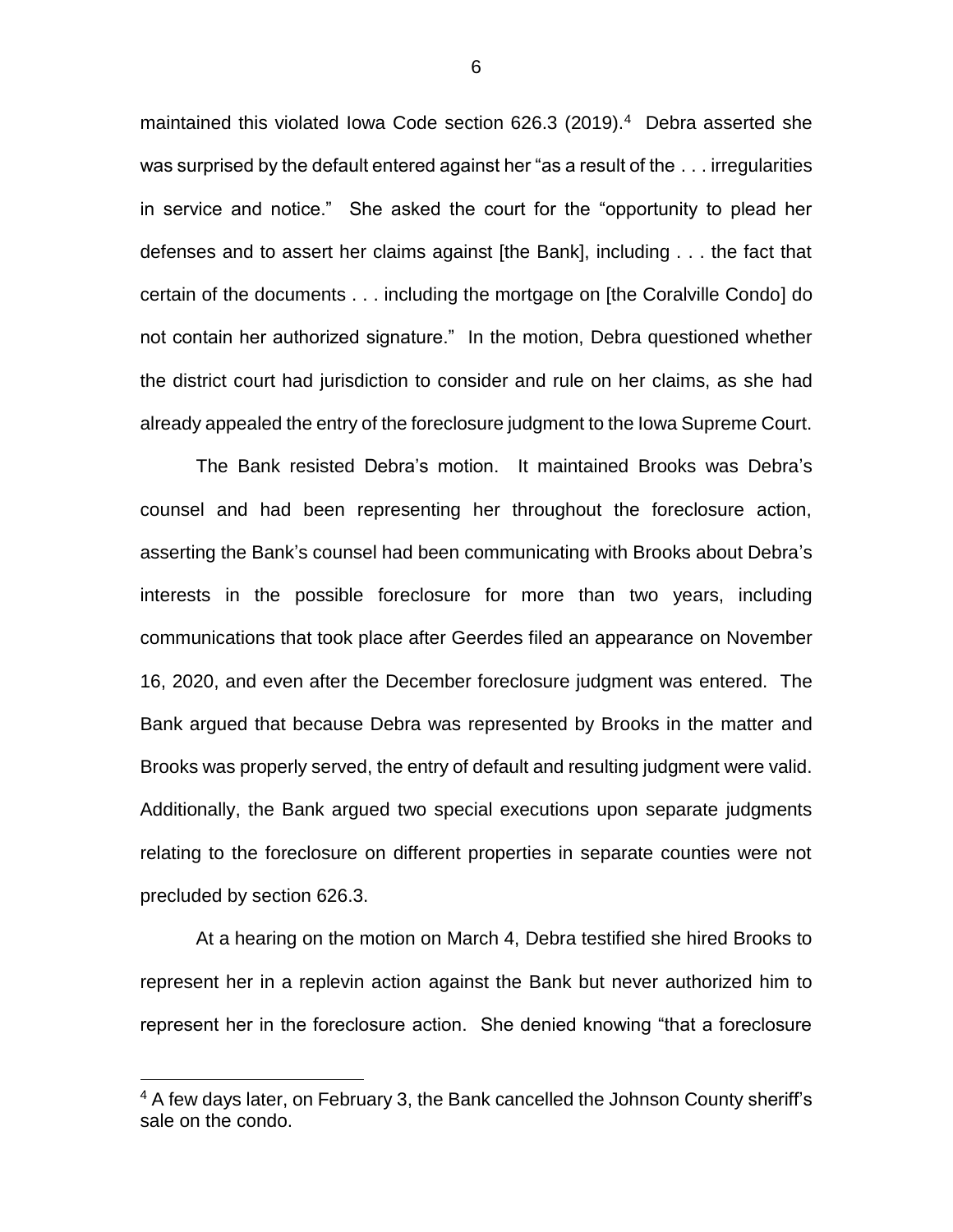action even existed regarding [her] condominium." Debra testified she was unaware of it until an attorney she hired to represent her in the dissolution of her marriage saw something online and told her she needed to get an attorney for the foreclosure action. When asked by her attorney, Debra denied that she signed the mortgage on the condo; she testified she did not know who signed her name but that it was not her.

At the hearing, Debra argued the district court did not have jurisdiction to "consider anything anyway" after Debra appealed the foreclosure judgment. The Bank agreed, "as a practical matter," that the parties "have to wait until the [Iowa] Supreme Court enters a ruling" on Debra's December 16, 2020 appeal. The court agreed:

Obviously the appeal confuses matters because once the appeal is filed, the District Court would lose jurisdiction to enter particular orders. I am in no way suggesting that the appellate court is not the primary Court to make a decision. I think that appeal needs to go forward if both parties are agreeing for it to go forward.

The court then ruled from the bench:

In looking at the issues in this case before me right now, I have the motion to set aside default. The original application for the default was back on December 31, 2019. It included that Defendant Debra Emmert be found in default. That default was granted December 31, 2019.

As the parties are aware, a default may be set aside for mistake, inadvertence, surprise, inexcusable neglect, or unavoidable casualty. A motion must be filed promptly after the discovery of the grounds but not more than 60 days after the entry of the judgment.

The actual motion to set aside was not filed until January 29, 2021. More than a year later. So clearly, that motion to set aside is untimely as it pertains to the default judgment entered on December 31, 2019. There was the amended petition which, as I understand it, added the second mortgage of the condo. Adding the second mortgage of the condo did not negate the original petition or the original default.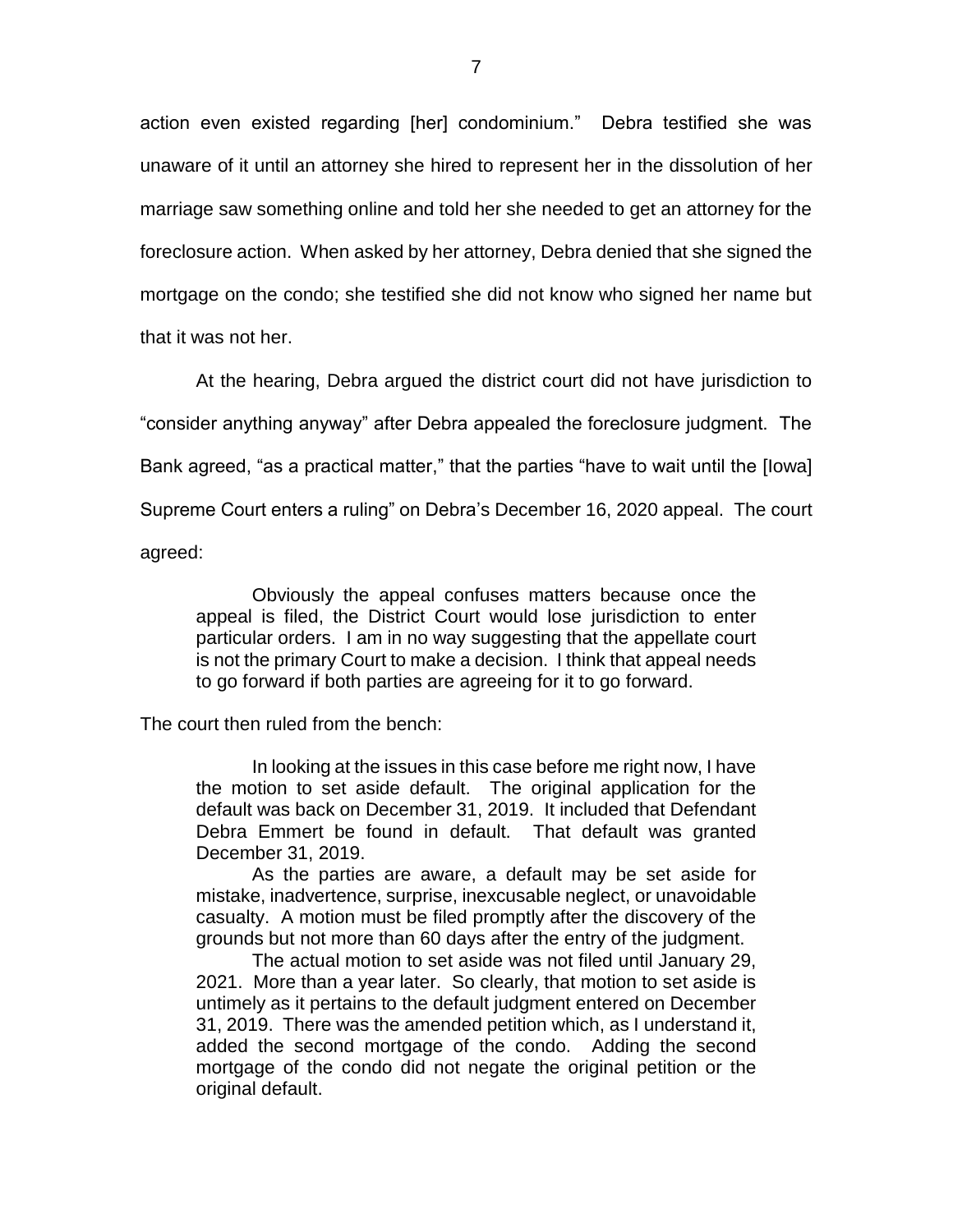The second petition was—or second amended petition was filed on August 5, 2020. There was a motion for default filed on October 1, 2020. And the default was entered on October 2, 2020. Again, the motion to set aside the default wasn't filed until January 29, 2021. Clearly more than 60 days after the default.

The side issues here are the allegation that Mr. Brooks was not representing Ms. Emmert and, therefore, the acceptance of service and, most importantly, the notice of intent to file the default should not have been served on him.

While it is true that he did not enter an appearance in this case, it is clear from the exhibits submitted attached to the plaintiff's resistance that Mr. Brooks was representing or was doing a darn good representation that he was representing Ms. Emmert. If Ms. Emmert feels that she has some sort of claim against Mr. Brooks for falsifying representation of her, that's a different issue.

But when I look at the exhibits that are attached to the resistance, it is very clear that Mr. Brooks is indicating he represents Ms. Emmert, and there would be no reason for [the Bank] to think that he was lying to them.

He's sent repeated e-mails. Of significance, when he accepted service on August 7, 2019, he was apparently representing Ms. Emmert in the [replevin action], and by his e-mails was suggesting that he was representing her. The e-mail that defense points out to the effect of "if it gets more adversarial, I'll have to get out" only adds credence to the fact that he was in. Because if you're not in, you don't have to get out.

And that e-mail was sent on March 5, 2020. . . .

It was after the motion for default was granted on the first one. And the March 5, 2020, was, in fact, a few months prior to the amended petition being filed. However, there was no suggestion that Mr. Brooks did, in fact, get out because the e-mails show that he continued to e-mail [the Bank's attorney] in this matter in September of 2020, which was after the amended petition was filed, and December of 2020, which is after the second default was entered.

So the Court has no reason to believe that Mr. Brooks was not representing Ms. Emmert and, in fact, has every reason to believe that he was representing Ms. Emmert in this matter. I can't believe that Mr. Brooks out of the goodness of his heart with no compensation for it was trying to broker a deal when he wasn't asked to broker any deal.

The other thing the Court is taking into consideration is the appearance filed by Mr. Geerdes was filed on November 16, 2020. There was not an application to set aside default then, and there had already been two defaults entered by that point. It wasn't—he didn't even ask to have it set aside after the judgment was entered. He did file a resistance to the entry of the default. But by that time, default had been entered on both October 2, 2020, and December 31, 2019.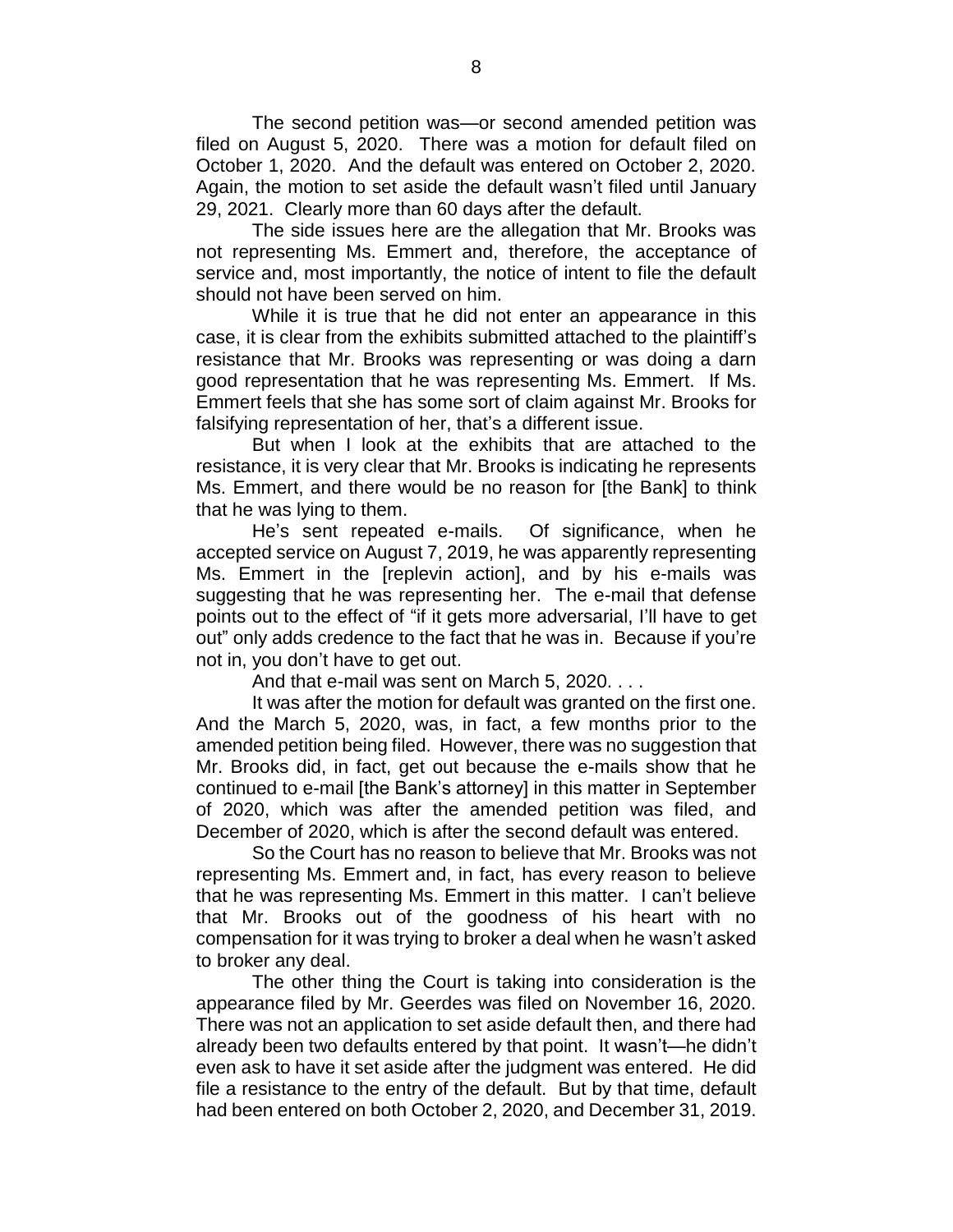It wasn't until that January 29th date that the motion to set aside the default was filed.

So as far as any matters that may be in front of this Court and may be appropriate for this Court to rule on, the motion to set aside default is denied. It is not timely as it pertains to either default entered. And the claim that Mr. Brooks was not representing Ms. Emmert and, therefore, was not an appropriate person to accept service on behalf of Ms. Emmert is not credible to the Court.

As far as the appeal issues go, I will leave that to the appellate court to decide any further matters. But at this time I will not be setting aside either of the defaults.

In a written ruling filed the same day, the court concluded:

The Court found in this matter the [January 29, 2021] motion [to] set aside is untimely. As indicated, the first default judgment was granted on December 31, 2019, and the motion to set aside that default was not even filed until a year later. The second entry of default was entered on October 2, 2020, and the motion to set aside was not filed until almost four months later. As such, the application is untimely.

The Defendant Debra Emmert testified that Philip Brooks was not her attorney and had no authority to file an acceptance of service, nor to receive the notice of intent to file for default. As such, she didn't have notice and should be excused. However, the exhibits attached to the Plaintiff[']s resistance clearly indicate that Philip Brooks was representing Debra Emmert in these proceedings and was, in fact, counsel of record in [the replevin action]. The Court did not find credible Ms. Emmert's assertion that Mr. Brooks was not her attorney after having an opportunity to review the exhibits contained in the Plaintiff[']s resistance.

For the above-stated reasons and the reasons stated on the record, the Motion to Set Aside Default and Quash Sheriffs Sale is denied.

Debra moved to enlarge or reconsider. She argued the judgment that was

to be set aside was the December 2, 2020 foreclosure judgment—as neither entry

of default constituted a "judgment"—so her January 29, 2021 motion to set aside

was timely made within the sixty-day window required by Iowa Rule of Civil

Procedure 1.977. She disputed whether the Bank had shown Attorney Brooks was

authorized to accept service for her—even if she was aware of his representation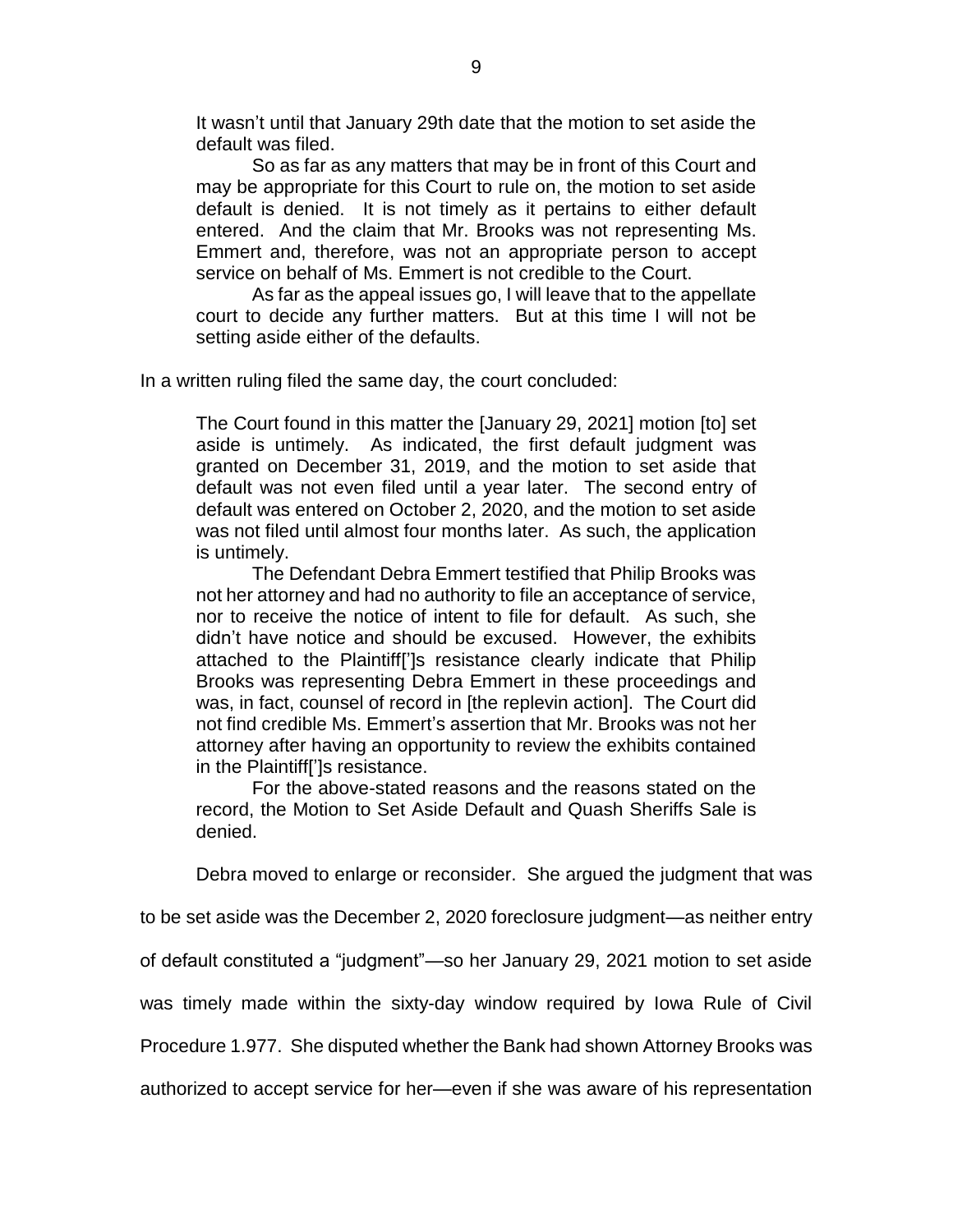of her in the foreclosure matter. And she argued the amended foreclosure proceeding needed to be personally served instead of notice being given by certified mail. She maintained these failures of service made the resulting judgment void. She also raised, for the first time, that the lack of service deprived her of her due process rights. And Debra challenged whether the Bank having two executions outstanding at once violated section 626.3. The Bank resisted.

On March 25, the court granted the motion in part, expanding its original

ruling to add:

[Debra] takes issue with the Court's finding that the Motion to Set Aside was untimely. The defaults entered in this matter were entered on October 2, 2020 and December 31, 2019. While it is true that the actual money amount was not entered until December 2, 2020, the actual default was entered on both October 2, 2020 and December 31, 2019. As such, the Motion to Set Aside those two defaults the Court finds is untimely. In addition, even if the motion was not untimely, the defendant failed to prove that there was mistake, inadvertence, surprise, excusable neglect or unavoidable casualty that excused her failure to answer in this case. . . . Debra Emmert was well aware of the proceedings and was represented by counsel; therefore, none of those exceptions apply in this case.

As to the issue of multiple executions outstanding at the same time, the Court believed that issue was moot in that the plaintiff did not act upon the Johnson execution; therefore, there was no reason for the Court to make a legal analysis as to whether two special executions could be outstanding under Iowa Code section 626.3 as only one execution was proceeded on. As such, the defendant's motion in regard to the Johnson County special election is denied.

After this ruling, Debra again appealed. She and the Bank jointly requested

that our supreme court consolidate the two appeals. The supreme court granted

the request before transferring the case to us.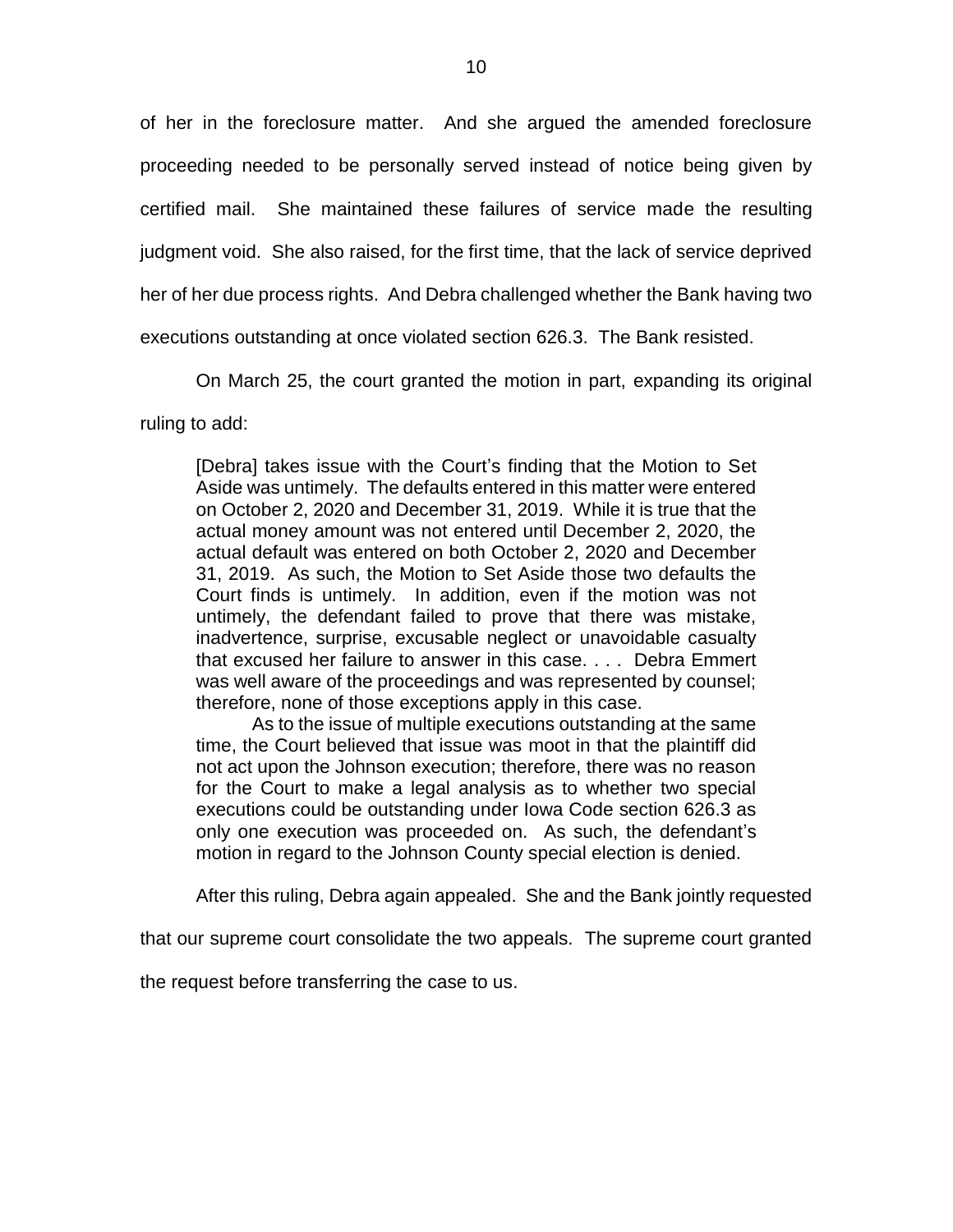### **II. Discussion.**

 $\overline{a}$ 

### **A. Issues Properly before the Court on Appeal.**

We begin by considering an issue not explicitly raised by the parties in their appellate briefing<sup>5</sup> though both parties and the district court contemplated it—the effect of Debra's first appeal, filed December 16, 2020.

As both parties conceded at oral argument before this court, Debra deprived the district court of jurisdiction over the merits of this case when she filed her first appeal. *See State v. Mallett*, 677 N.W.2d 775, 777 (Iowa 2004) ("Generally, an appeal divests a district court of jurisdiction."); *Hulsing v. Iowa Nat'l Mut. Ins. Co.*, 329 N.W.2d 5, 7 (Iowa 1983) ("When an appeal is perfected, the trial court loses jurisdiction over the merits of the controversy."). And restoration of jurisdiction to the district court can only be accomplished by "two means: the litigants' stipulation for an order of dismissal or an appellate court's order for limited remand." *Mallett*, 677 N.W.2d at 777; *see also Christiansen v. Iowa Bd. of Educ. Exam'rs*, 831 N.W.2d 179, 190 (Iowa 2013) ("Ordinarily, the filing of a notice of appeal divests the trial court of jurisdiction, and the appellate court must grant a limited remand to restore jurisdiction to the trial court to rule on any remaining posttrial motions."). Neither of those took place in this case.

After an appeal, the district "court 'retains jurisdiction to proceed as to issues collateral to and not affecting the subject matter of the appeal.'" *Iowa State Bank* 

<sup>5</sup> We raise this sua sponte because it is an issue of jurisdiction. *See State ex rel. Vega v. Medina*, 549 N.W.2d 507, 508 (Iowa 1996) ("Because the defense of lack of subject matter jurisdiction may not be waived and subject matter jurisdiction may not be established by consent or estoppel, such a challenge may be raised at any time, even for the first time on appeal, and this court may also raise the issue sua sponte.").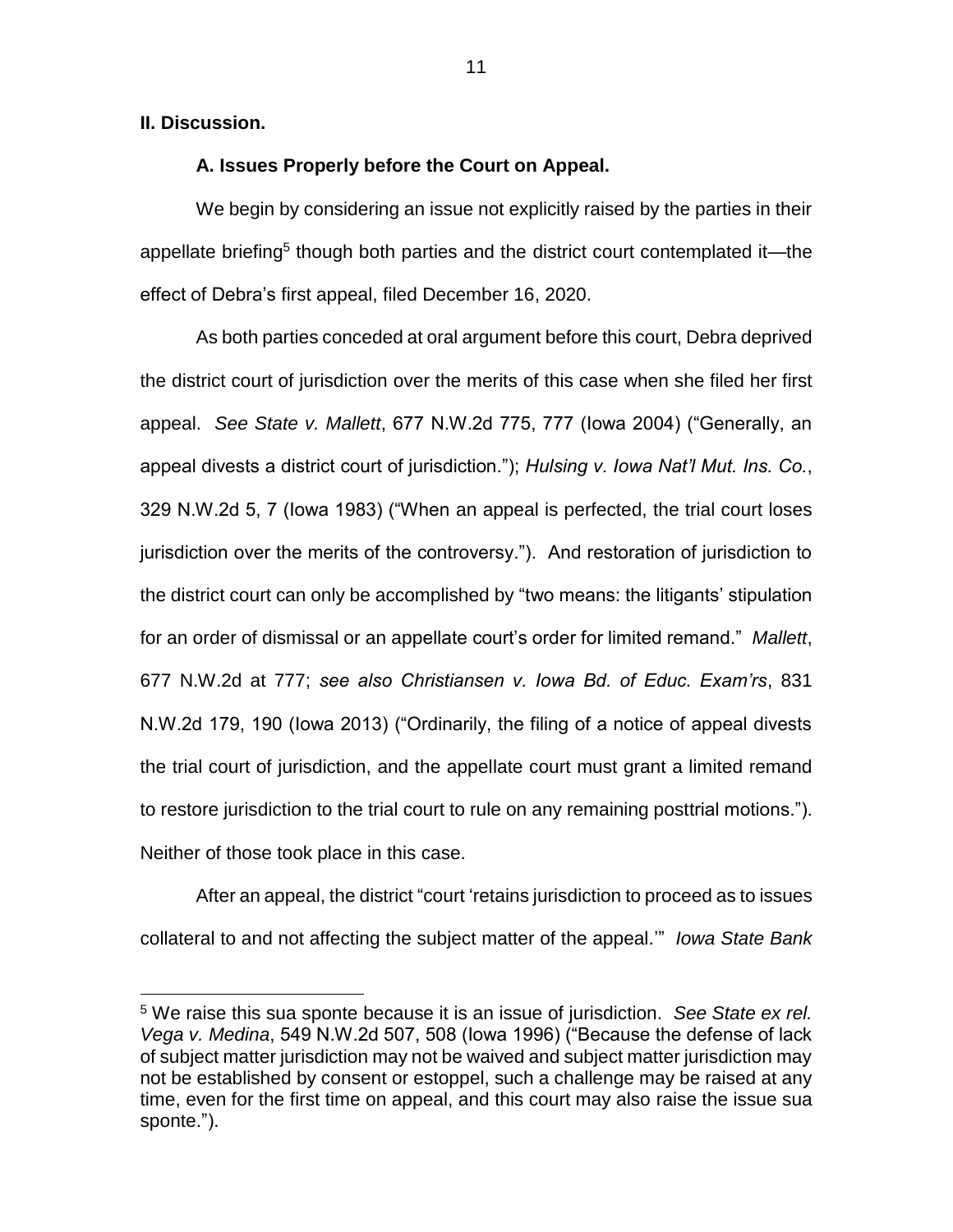*& Tr. Co. v. Michel*, 683 N.W.2d 95, 110 (Iowa 2004) (citation omitted). For example, in a criminal case, the district court retains jurisdiction to modify the restitution order after a defendant appeals their conviction. *State v. Jose*, 636 N.W.2d 38, 46 (Iowa 2001). Matters of attorney fees are also collateral issues. *See Michel*, 683 N.W.2d at 110. And, of course, the district court retains the power to enforce its orders (in the absence of a stay). *Shedlock v. Iowa Dist. Ct.*, 534 N.W.2d 656, 658–59 (Iowa 1995).

But the issues Debra continued to raise—and which the court continued to rule on—were not collateral issues. The whole thrust of Debra's motion to set aside the judgment and her motion to enlarge and reconsider was meant to get rid of the foreclosure judgment against her, "which would vitiate the case then on appeal." *Mallett*, 677 N.W.2d at 777. "[They were], therefore, not merely collateral." *Id.* Without jurisdiction to consider the motions and issues raised therein, the court's March 4 ruling from the bench and written ruling on the motion to set aside and its March 25 ruling on the motion to expand and reconsider are nullities. *See State v. Hillery*, 956 N.W.2d 492, 501 (Iowa 2021) (concluding the district court's "ruling is a nullity" when "it was filed the day after we granted discretionary review and thereby divested the district court of jurisdiction"). We vacate those rulings. *See Mallett*, 677 N.W.2d at 777.

We do not dismiss Debra's second appeal "because the issue is not a lack of jurisdiction in this court but rather the lack of jurisdiction of the district court." *Id.*  at 776. But, since the rulings she challenges with her second appeal are nullities, they have no legal effect. *See, e.g.*, *Opat v. Ludeking*, 666 N.W.2d 597, 606 (Iowa 2003) ("'A void judgment is one that, from its inception, is a complete nullity and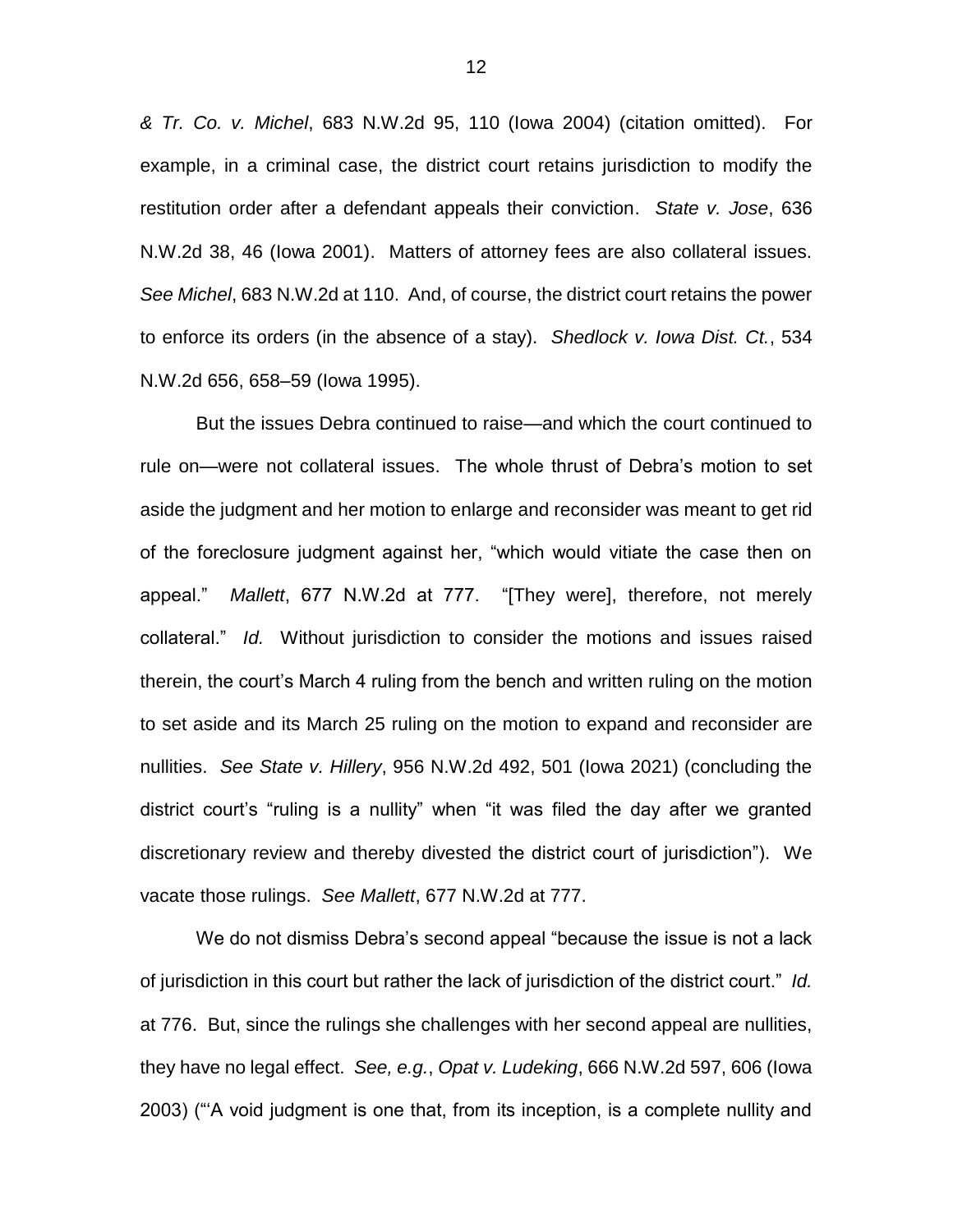without legal effect.' 'A judgment is void when the court lacks the jurisdiction of the parties or of the subject matter, lacks the inherent power to make or enter the particular order involved, or acts in a manner inconsistent with due process of law.'" (internal citations omitted)). There is nothing left for us to review as it pertains to the second appeal. *See State v. Holbrook*, 261 N.W.2d 480, 482 (Iowa 1978) ("We are a court of review, not a nisi prius court. We cannot 'review' an issue unless it was raised [and decided] in the trial court."). Therefore, we limit our consideration to those issues that arose before Debra filed her second appeal. *See, e.g.*, *Hillery*, 956 N.W.2d at 501 (remanding the issue decided after the district court was divested of jurisdiction without considering the district court's void ruling); *Mallett*, 677 N.W.2d at 777 (vacating district court's ruling on motion for new trial without deciding merits because district court lacked jurisdiction to enter order).

#### **B. Iowa Rule of Civil Procedure 1.972.**

 $\overline{a}$ 

Now with a focus on the proceedings before the first notice of appeal was filed, we consider that the district court entered the foreclosure judgment and decree on December 2, 2020. Debra filed her first appeal on December 16, without filing a motion to set aside the judgment pursuant to Iowa Rule of Civil Procedure 1.977.<sup>6</sup> This is the appropriate way to raise issues of improper service. *See Dolezal v. Bockes*, 602 N.W.2d 348, 353 (Iowa 1999) (holding a motion to set aside default judgment "is not an appropriate method" when the entry of default and

<sup>&</sup>lt;sup>6</sup> We recognize Debra's December 2 resistance asked the court, in the alternative, to consider it a motion to set aside the judgment. But the district court took no action on Debra's alternative request; it neither set it for hearing nor ruled on it. Debra never raised an issue of the court's inaction to the district court, and she does not raise it here on appeal either.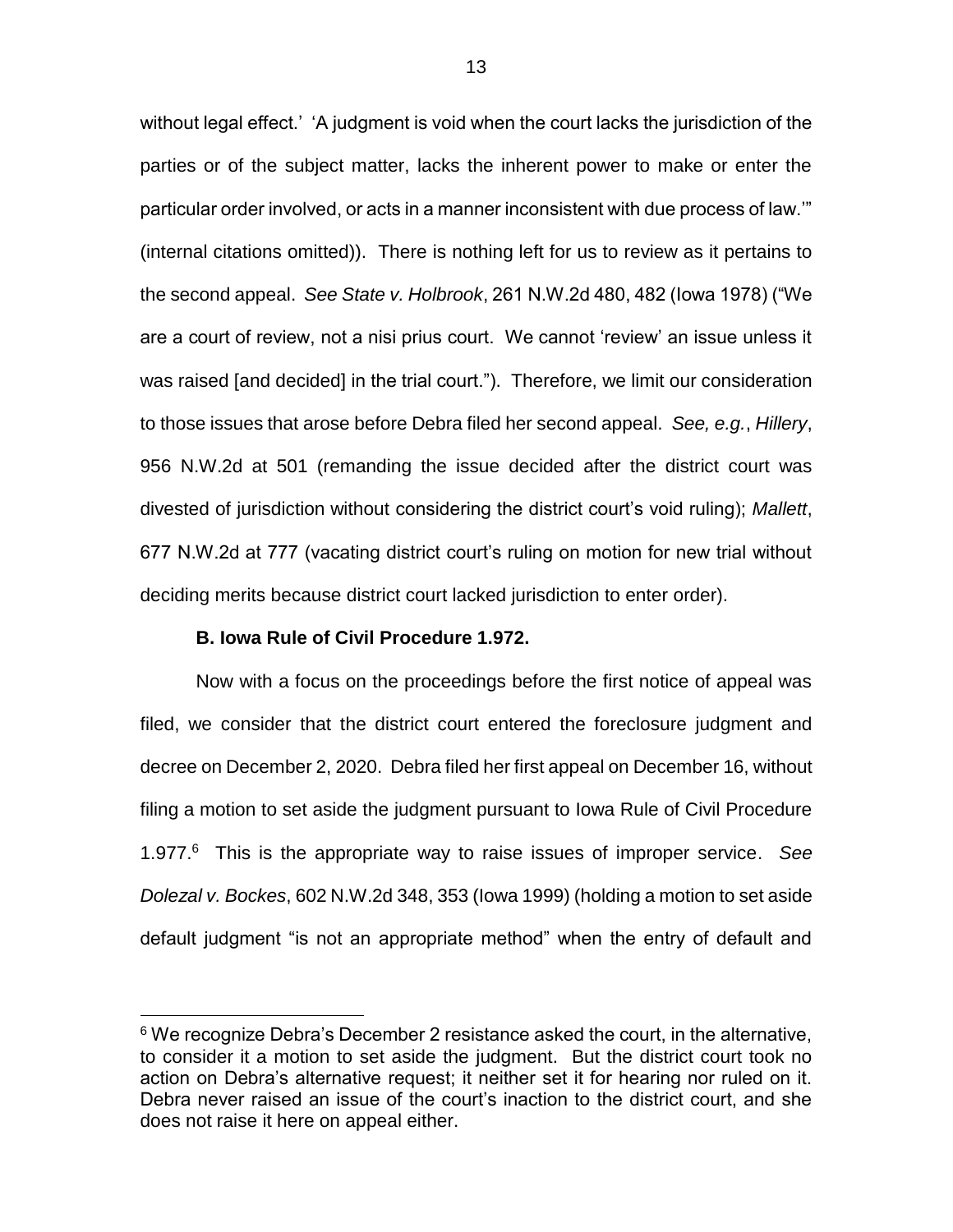judgment was "contrary to a rule of civil procedure" such as improper service, rather than due to "mistake, inadvertence, surprise, excusable neglect or unavoidable casualty" as contemplated by rule 1.977). "[B]ecause the default judgment was a final judgment, the [defendant] had to appeal or risk having in force a valid judgment against them." *Id.* 

Debra asserts the district court lacked authority to enter default against her because the Bank failed to comply with the requirements of Iowa Rule of Civil Procedure 1.972. We review an alleged failure to comply with rule 1.972 for errors at law. *See Halvorson v. Bentley*, No. 12-0151, 2013 WL 530949, at \*1 (Iowa Ct. App. Feb. 13, 2013) (citing *Dolezal*, 602 N.W.2d at 353 (stating non-compliance with requirements of predecessor to rule 1.972 left district court "without authority to enter the order of default")).

Specifically, Debra argues rule 1.972(3) required the Bank to send both her and her counsel<sup>7</sup> notice of the intent to file for default. Rule 1.972 provides the "procedure for entry of default." Rule 1.972(3) governs "notice"; it states:

a. *To the party.* A copy of the notice of intent to file written application for default shall be sent by ordinary mail to the last known address of the party claimed to be in default. No other notice to a party claimed to be in default is required.

b. *Represented party.* When a party claimed to be in default is known by the party requesting the entry of default to be

<sup>&</sup>lt;sup>7</sup> We recognize Debra has denied that Brooks ever represented her in the foreclosure proceedings. But she first made that claim to the district court in her January 29, 2021 motion to set aside—more than one month after she filed her first appeal. And the district court made credibility findings as to the claim and ultimately ruled on it in its March 4 order. So this issue falls squarely within Debra's second appeal, which we have already determined we cannot consider.

As we understand Debra's argument, she also raises an alternative claim that even if she was represented by counsel, rule 1.972 requires that both she and counsel be given notice of the intent to file for default. It is this alternative argument we consider on appeal.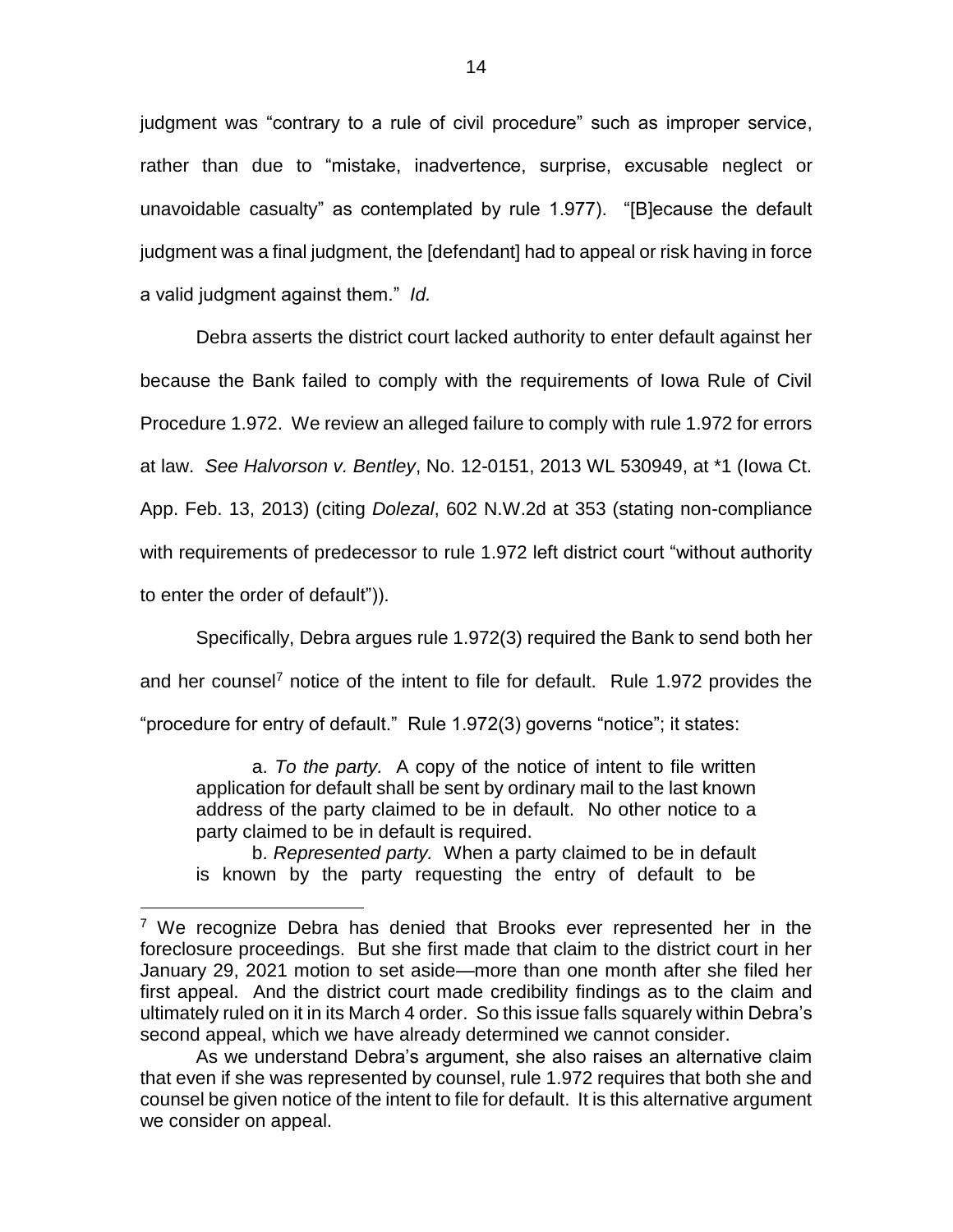represented by an attorney, whether or not that attorney has formally appeared, a copy of notice of intent to file written application for default shall be sent by ordinary mail to the attorney for the party claimed to be in default. This rule shall not be construed to create any obligation to undertake any affirmative effort to determine the existence or identity of counsel representing the party claimed to be in default.

Debra maintains this rule should be read as conjunctive rather than disjunctive she argues the rule requires the notice of intent to file for default to be sent to the party *and* the party's attorney. The Bank argues the rule provides for two separate options that hinge on the status of the party; an unrepresented party must be sent the notice of intent to file for default directly, while the notice must be sent to the party's counsel if the party is represented. The Bank maintains it satisfied the rule by mailing notice of its intent to file for default to Attorney Brooks.

Neither party points to, and we have not found, case law specifically interpreting this rule. We recognize rule 1.972(3) came about after our supreme court's ruling in *Central National Insurance Co. of Omaha v. Insurance Co. of North America*, 513 N.W.2d 750 (Iowa 1994). In *Central National*, insurance company obtained a default judgment without giving notice to the defaulting parties. 513 N.W.2d at 752. The defaulting parties moved to set the judgment aside. *Id.* Although there was no rule requiring a party seeking default to provide notice, the defaulting parties argued there was a local custom and practice of providing notice to an attorney of the defaulting party or even to an attorney known to regularly represent the defaulting party. *Id.* at 754. The supreme court noted the "two schools of thought" among attorneys; some recognized "notice in such circumstances as a common courtesy that should be extended" while the other thought "that absolute loyalty to the client is paramount and considers such a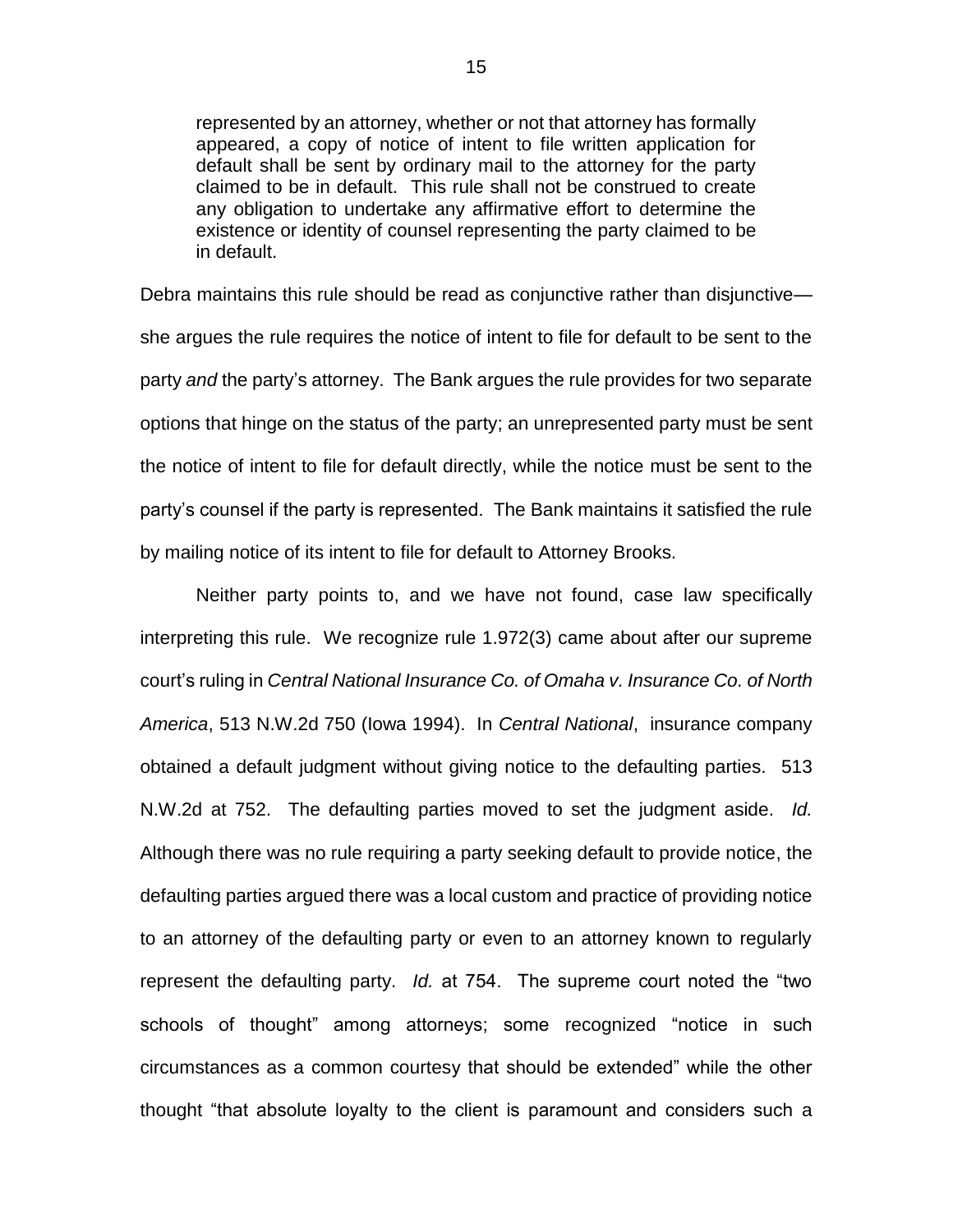notice as a conflict of interest." *Id.* at 757. The court decided it was "time for [the Iowa Supreme Court] to take the lead." *Id.* It amended the Iowa Rules of Civil Procedure<sup>8</sup> to "make our default rule more fair and consistent by requiring notice before a default is taken." *Id.* The amendment required that "[n]otice to all defaulting parties—not just those represented by counsel—should be given." *Id.* 

Both Debra and the Bank argue this case history supports their respective interpretations of rule 1.972(3). The Bank notes that in stating all parties should be given notice, the Iowa Supreme Court referenced a rule from Pennsylvania, which required that in the case of a default judgment, "certification that a written notice of intention to file the praecipe was mailed or delivered to the party against whom judgment is to be entered *and* to his attorney of record, if any." Pa. R. Civ. P. 237.1(a) (emphasis added). The Bank focuses on the differences between Iowa Rule of Civil Procedure 1.972(3) and Pennsylvania Rule of Civil Procedure 237.1(a), noting the Iowa rule omitted the conjunctive "and" and expanded the requirement that notice be sent to the attorney not only if they are of record in the matter, but any time the party seeking default knows the party is represented by an attorney—"whether or not that attorney has formally appeared." *See* Iowa R. Civ. P. 1.972(3)(b). The Bank argues the omission of "and" is intentional and significant, "remov[ing] the explicit requirement to send the notice of default to the party and its attorney."

 $8$  The court's ruling identifies 236 as the rule being amended, but the change is first seen in Iowa Rule of Civil Procedure 231 (1999). Rule 231 was renumbered to rule 1.972 effective February 15, 2002.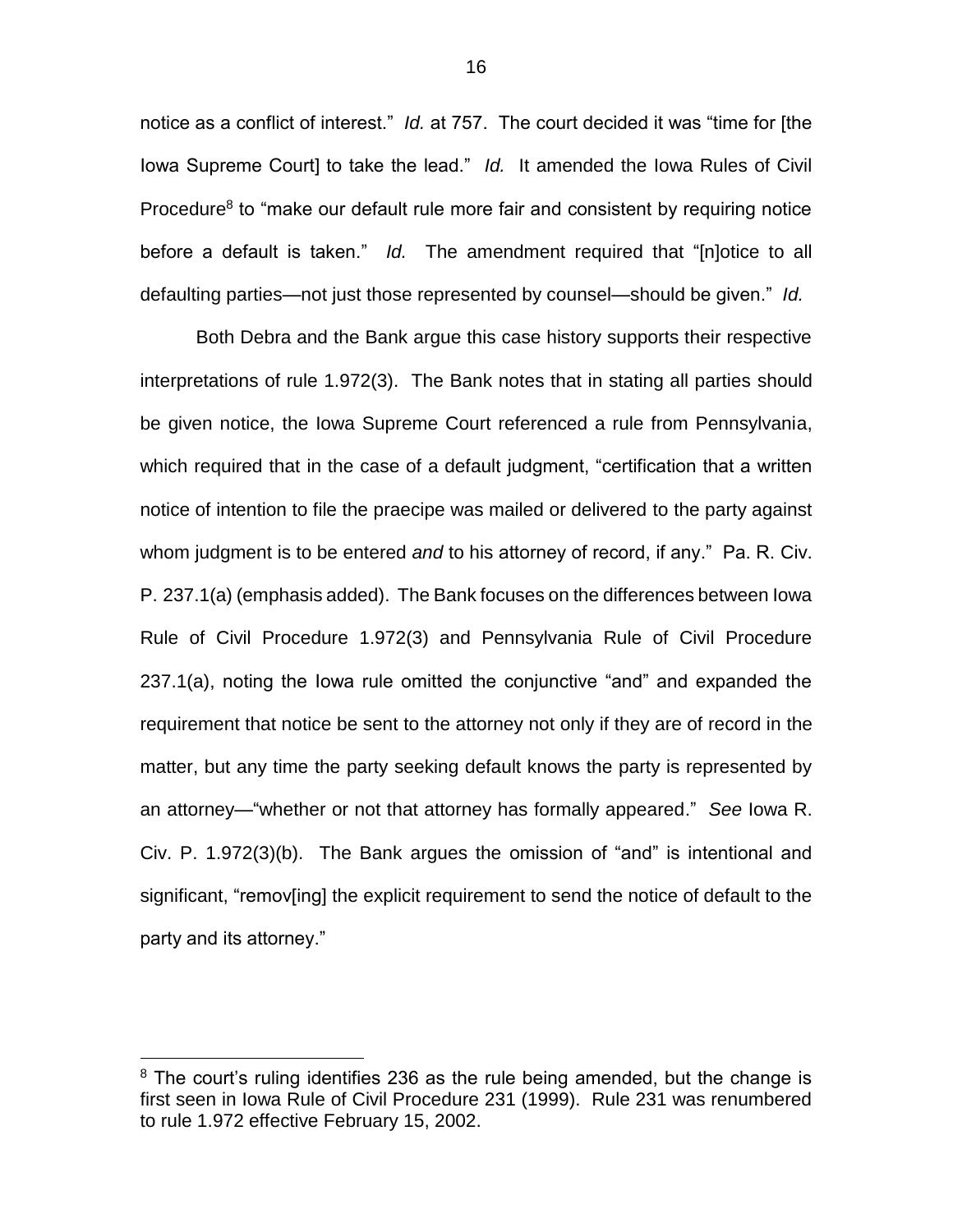Debra offers a different understanding. She suggests the court's ruling in *Central National* was focused on avoiding "bungles" and leveling the playing field for those who are represented by attorneys and those who are not. She argues that sending notices to both the party and their presumed attorney would help prevent some of the "bungles," as mistaken beliefs about a defaulting party's representation would be less troublesome if the defaulting party also received notice. She asserts, "The obvious purpose behind [rule] 1.972(3) is to make sure that there is no confusion between a litigant and counsel and to limit the number of inappropriate defaults being entered."

But we agree with the Bank's proffered interpretation of rule 1.972(3): the rule provides mutually exclusive notice requirements depending on whether a party is represented or not. This reading is supported by Iowa Rule of Professional Conduct 32:4.2(a), which prevents a party's lawyer from communicating directly with an opposing party known to be represented by counsel about the matter at issue. $9$  Plus, Iowa Rule of Civil Procedure 1.972(2) provides what is necessary in the application of the party requesting default. It requires the application to

contain[] a certification that written notice of intention to file the written application for default was given after the default occurred and at least ten days prior to the filing of the written application for default. A copy of the notice shall be attached to the written application for default.

<sup>&</sup>lt;sup>9</sup> Iowa Rule of Professional Conduct 32:4.2(a) states:

In representing a client, a lawyer shall not communicate about the subject of the representation with a person the lawyer knows to be represented by another lawyer in the matter, unless the lawyer has the consent of the other lawyer or is authorized to do so by law or a court order.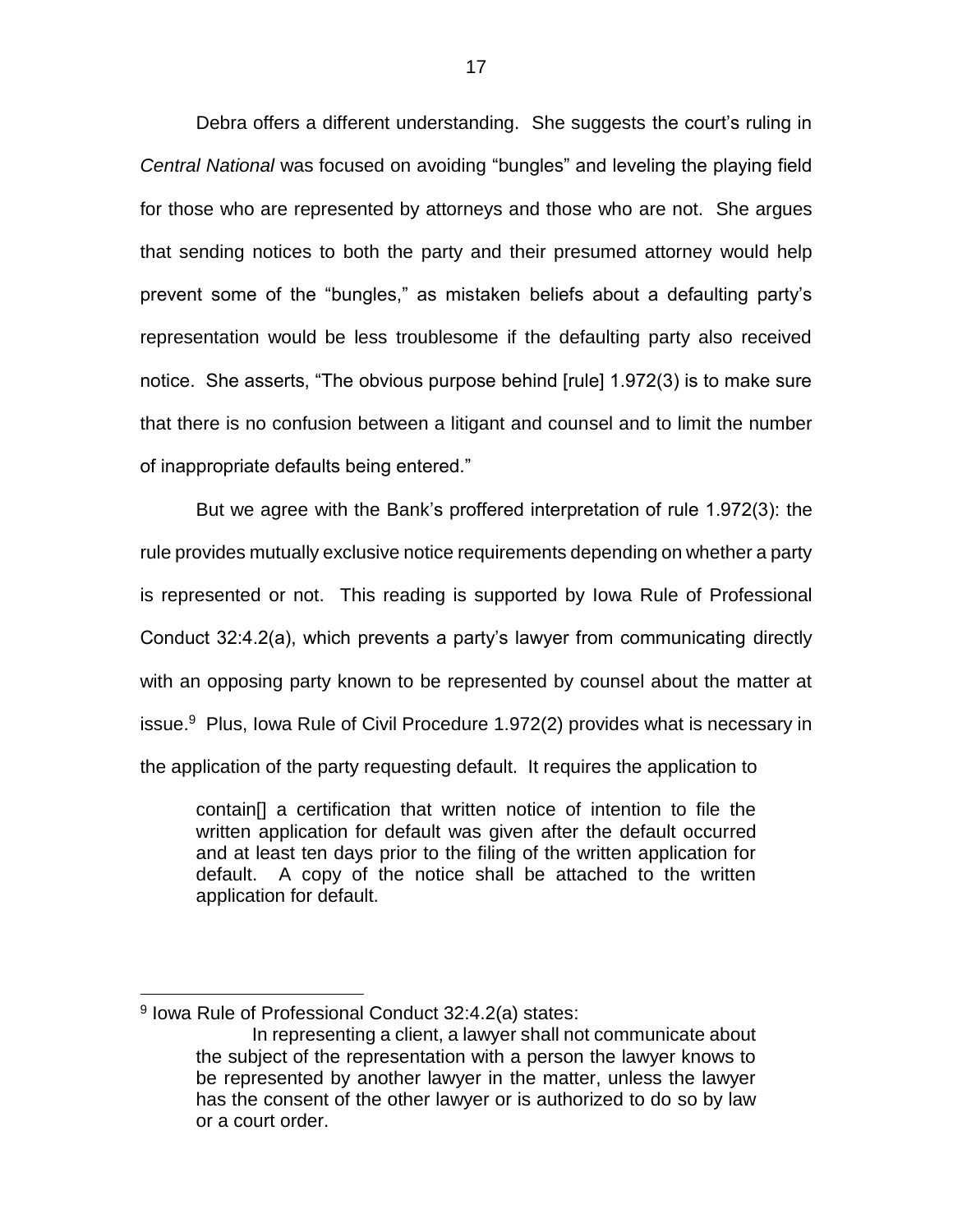Iowa R. Civ. P. 1.972(2). As the Bank points out, rule 1.972(2) uses the singular of "notice," which also supports the interpretation that only one notice—to either an unrepresented party *or* a represented party's attorney—is required. Because we conclude that the requirements of rule 1.972(3) are met by mailing notice to just the defaulting party's attorney, and Attorney Brooks was sent notice here, Debra has not established the Bank failed to meet the notice requirements.

Next, Debra takes issue with the Bank's certifications in both its first and second motions for default. In the first, the Bank stated Debra was served by acceptance of service filed by "her attorney" Brooks. In its second application, the Bank stated Debra was served by certified mail "through counsel of record." Debra argues these certifications are "seriously inaccurate" and "misled" the court because Attorney Brooks never filed an appearance in the foreclosure proceedings. She maintains "the false certifications are . . . an independent reason for why the judgment in this matter is void under rule 1.972." While we understand the distinction Debra relies on, we are not convinced the Bank's mischaracterization of Brooks being "attorney of record" is a fatal error. Rule 1.972(3) required the Bank to send notices to Brooks "whether or not that attorney has formally appeared." And there is no dispute that the Bank did, in fact, give Attorney Brooks notice as it claimed in the certifications.

#### **C. Iowa Rule of Civil Procedure 1.974.**

Debra argues "neither [the Bank] nor the clerk of court appeared to comply with Iowa Rule of Civil Procedure 1.974 as the notice required by this rule was not sent." Rule 1.974 states: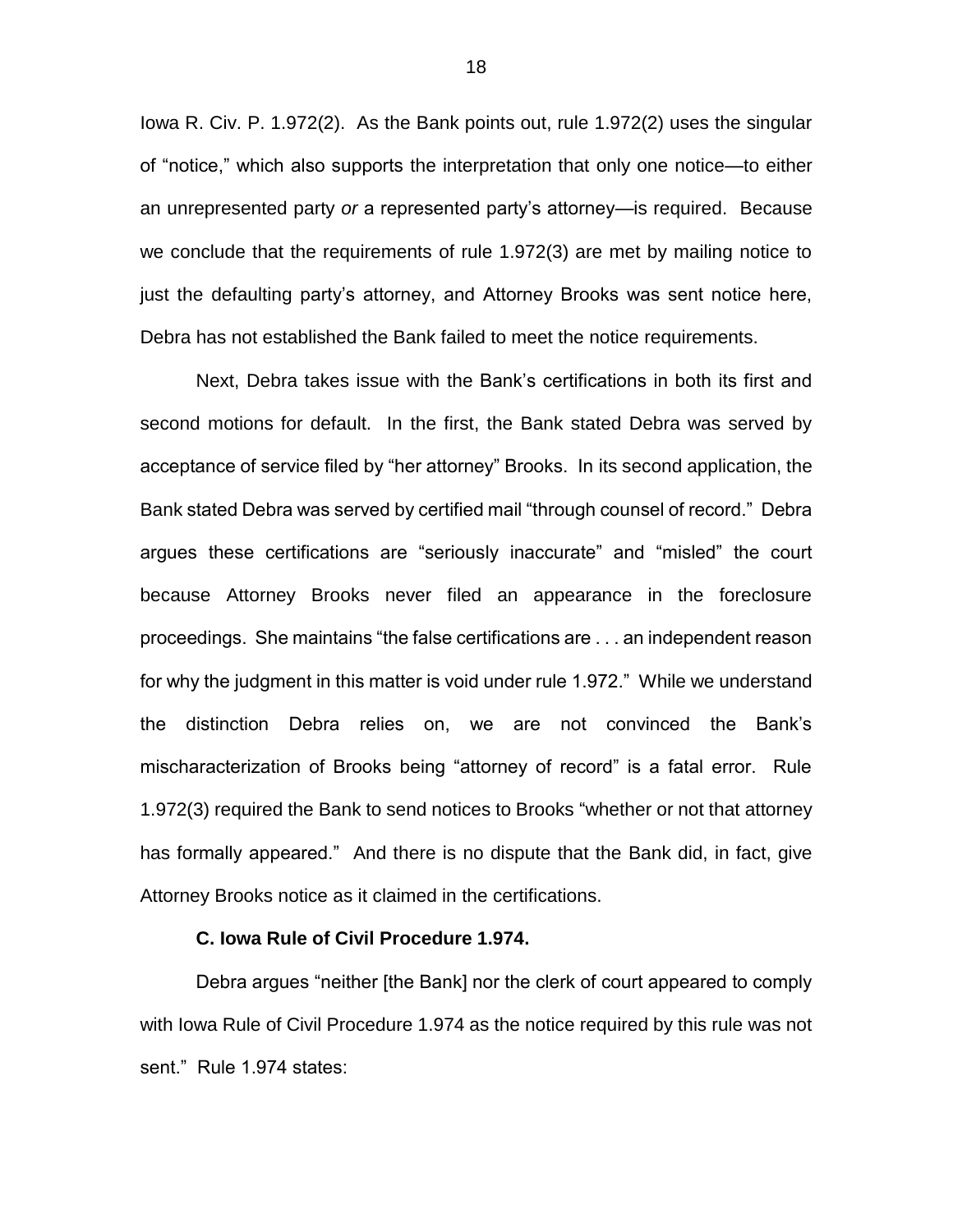When any judgment other than one in rem has been taken by default against a party served with notice delivered to another person as provided in rule 1.305(1), the clerk shall immediately give written notice thereof, by ordinary mail to such party at that party's last known address, or the address where such service was had. The clerk shall make a record of such mailing. Failure to give such notice shall not invalidate the judgment.

Even assuming Debra was not given written notice, we cannot provide her the remedy she requests. The rule explicitly provides that "[f]ailure to give such notice shall not invalidate the judgment." Iowa R. Civ. P. 1.974.

## **D. Iowa Rule of Civil Procedure 1.305.**

 $\overline{a}$ 

Next, Debra argues the district court erred in entering default judgment against her because she was not properly served with notice of the foreclosure action. She argues, "Nowhere in [rule 1.305] does it provide that an attorney can be served or that an attorney is authorized to accept service on behalf of a litigant."<sup>10</sup>

But rule 1.305(12) provides that personal service may be made "[u]pon any individual . . . either as provided in these rules, as provided by any consent to service or in accordance with any applicable statute." "Under rule 1.305(12)[,] a party, his agent *or attorney* may consent to service." 13 Julie L. Pulkrabek & Gary J. Schmit, Iowa Practice Series: Probate § 6:6 (Oct. 2021 update) (emphasis added). Plus, "[o]ur courts have long recognized the general rule that 'notice to an attorney in respect to a matter in which he is then acting for a client is notice to the

<sup>&</sup>lt;sup>10</sup> Debra argues an attorney cannot accept service on behalf of their client. She also argues that because Attorney Brooks was not actually her attorney, he could not accept service. We consider the former argument but not the latter—the claim Attorney Brooks was not actually representing her in the foreclosure proceedings was not raised until Debra's motion to set aside the judgment. We cannot consider it as part of this appeal.